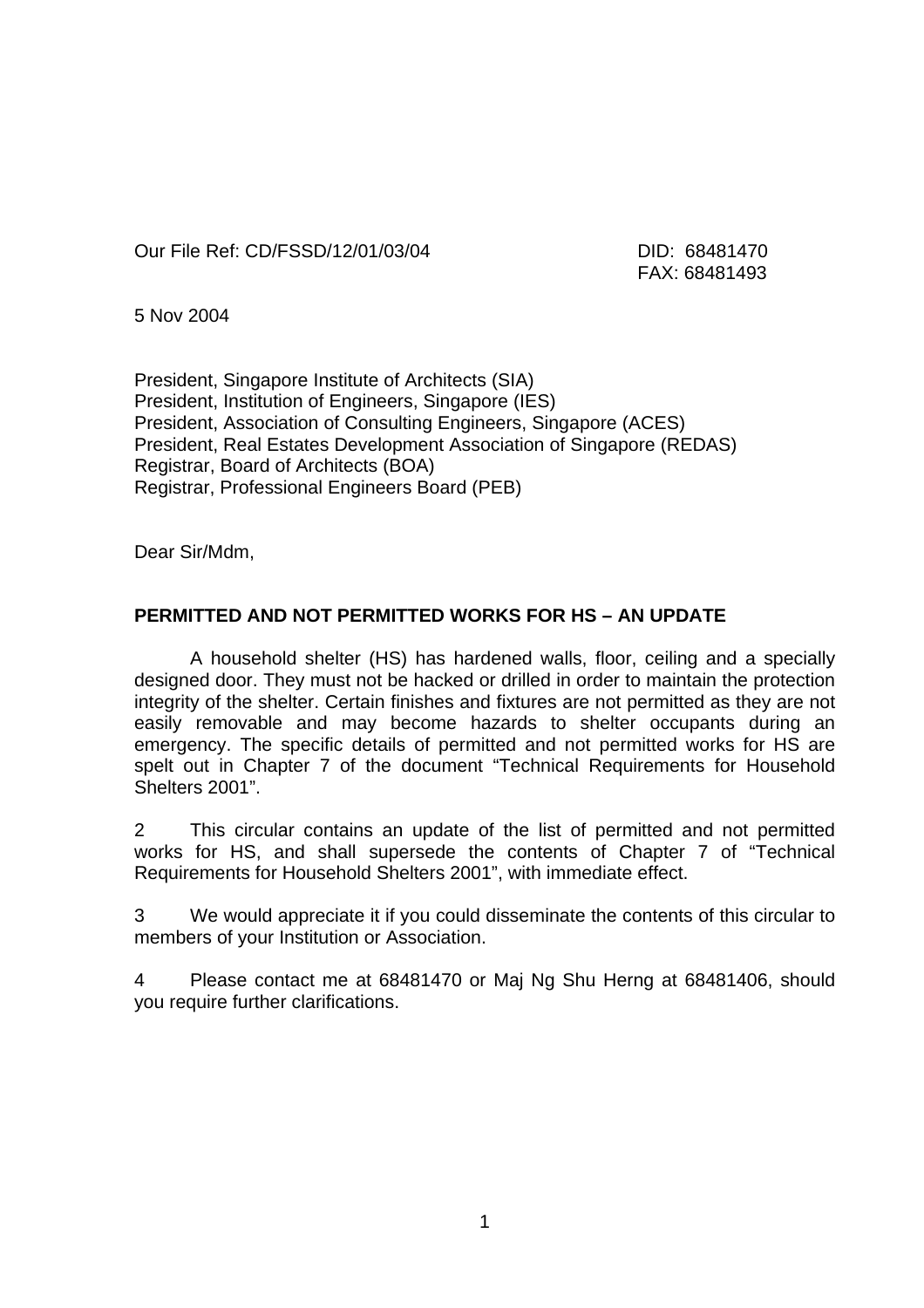Yours faithfully,

CPT Yoong Eng Chee for Commissioner Singapore Civil Defence Force

cc

Members of FSSD Standing Committee

President, SISV

CEO, HDB Attn: Mr Lau Joo Ming

CEO, URA

CE, LTA Attn: Dr Chin Kian Keong

CEO, BCA

Attn: Deputy CEO (Building Control) Director (Special Functions) Senior Manager (CDSD) Senior Engineer (CDSD)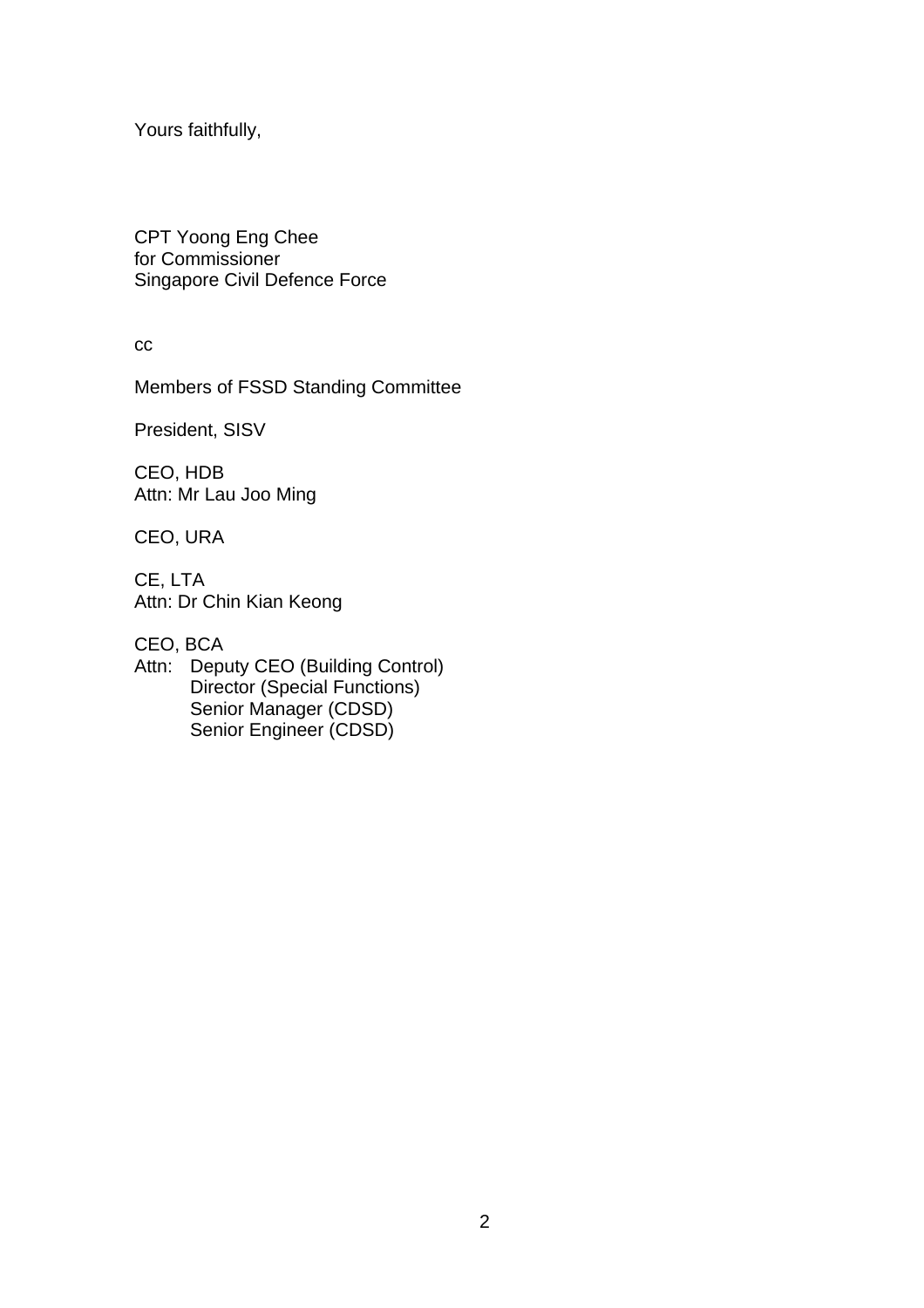# **PERMITTED AND NOT PERMITTED WORKS FOR HOUSEHOLD SHELTERS (HS)**

# **GENERAL**

Any repair or alteration or renovation works, which are likely to weaken or damage any structural elements of the HS or NS, are not permitted.

#### **PERMITTED WORKS IN HS**

- 1 Laying of floor tiles bonded to wet cement mortar. The total thickness of floor finishes and screed is not to exceed 50mm.
- 2 Laying of vinyl or linoleum flooring.
- 3 Laying of floor skirting tiles (up to a maximum of 100mm high) by bonding them with wet cement mortar to HS walls.
- 4 Applying splatterdash or equivalent to the external face of HS walls only to provide rough surface for feature wall panels or wall tiles installation.
- 5 Painting of walls, ceiling or door. In the case of HS door, owner shall not cover or paint over the HS door notice, locking bolts or door seal. The old paint coat on door and door frame is to be removed prior to repainting to avoid increase paint thickness resulting in difficulty in closing and opening of the door. The new paint coat must be dried up completely before closing the door as wet or damp paint will cause the door/ rubber gasket to stick onto the door frame resulting in difficulty in opening the door.
- 6 Painting on only the exterior face of the 6mm fragmentation stainless steel plate of the ventilation sleeves.
- 7 Fixing of removable screws with non-metallic inserts not exceeding 50mm deep for fixtures and equipment e.g. pictures, posters, cabinets or shelves etc. Such fixtures that are installed inside the HS will have to be removed by the owners within 48 hours upon notification. There is no restriction to the diameter of the non-metallic insert as long as it does not exceed 50mm in length. It is the owner's responsibility to ensure that the strength of the insert is adequately provided for the intended purpose.
- 8 Removal of the fragmentation plates covering the ventilation openings shall be carried out subject to the following conditions:
	- a The plates (after removal) shall be securely mounted with removable screws on non-metallic inserts not exceeding 50mm deep on one of the internal face of HS walls.